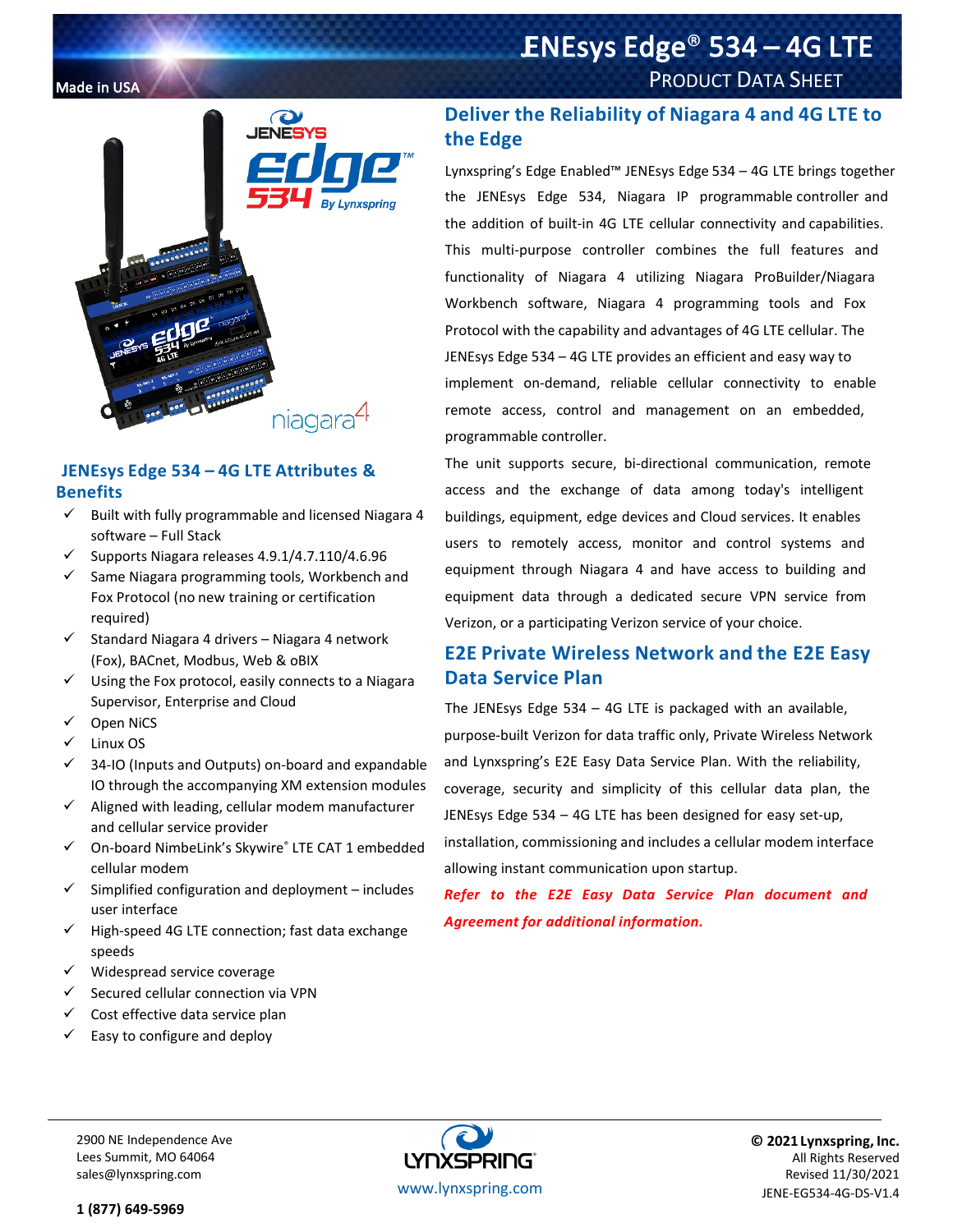# JENEsys® Edge™ 534 – 4G LTE

# Made in USA PRODUCT DATA SHEET

# **Dimensions**





10.5" (26.67 cm), including unfolded antennae

10.5" (26.67 cm), including unfolded antennae

4.5" (11.43 cm)



| <b>Specifications</b>      |                                                                                                                             |
|----------------------------|-----------------------------------------------------------------------------------------------------------------------------|
| <b>PLATFORM</b>            |                                                                                                                             |
| <b>Operating System</b>    | Niagara 4.9.1/4.7.110/4.6.96                                                                                                |
| Processor                  | 1 GHz AM335x ARM Cortex A8                                                                                                  |
| Memory                     | 512 MB DDR3L 800 MHz, 4 GB 8-bit Embedded MMC on-board Flash                                                                |
| Real-Time Clock (RTC)      | Battery-powered clock included to store description/setup values<br>including year, month, date, hours, minutes and seconds |
| <b>COMMUNICATION PORTS</b> |                                                                                                                             |
| 2 Ethernet Ports           | 10/100 Mbps (RJ-45 Connector)                                                                                               |
| 2 RS-485 Ports             | RS-485 serial port with 3-screw connector                                                                                   |
| Mini-B USB                 | USB Client Connector utilizes 5-pin Mini-B USB cable                                                                        |
| Micro USB                  | Serial shell access                                                                                                         |
| Onyxx Network              | 3-wire (LxH LxL SHLD) high-speed differential serial signal                                                                 |
| Antennas                   | 2 SMA antenna connectors (primary and diversity), active antenna                                                            |
|                            | support                                                                                                                     |
| <b>INPUTS AND OUTPUTS</b>  |                                                                                                                             |
|                            | $\tau$ a said is in the second and a second page of $\tau$                                                                  |

16 Universal Inputs Type-3 10 K ohm thermistors: resistance 0-100 K ohms; 0-10 Vdc; 0-20 mA using a 499-ohm resistor; pulse input: up to 500 Hz; 12-bit A/D resolution

| 10 Digital Outputs               | Form A contacts, 24 V at 0.5 A                                                                                         |
|----------------------------------|------------------------------------------------------------------------------------------------------------------------|
| 8 Analog Outputs                 | 0-10 Vdc                                                                                                               |
| <b>Connector Screw Size</b>      | 3/32" slotted                                                                                                          |
| <b>Supported Wire Size</b>       | 28-16 AWG                                                                                                              |
| Housing                          | UL94V-0                                                                                                                |
| <b>POWER</b>                     |                                                                                                                        |
| Power Input                      | External 24 Vac/dc +10%/-10%, 50/60 Hz, minimum 18 VA/device                                                           |
| <b>CHASSIS</b>                   |                                                                                                                        |
| Construction                     | Cover: Plastic<br>Plastic, DIN rail or screw mount<br>Base:                                                            |
| Cooling                          | Internal air convection                                                                                                |
| <b>Dimensions</b>                | 4.5" (11.43 cm) width x 10.5" (26.67 cm) length, including unfolded antennae x                                         |
|                                  | 7.5" (19.05 cm) depth, including folded antennae                                                                       |
| Mounting                         | Flat panel and 35 mm DIN rail mounting options standard                                                                |
| <b>ENVIRONMENT</b>               |                                                                                                                        |
| <b>Operating Temperature</b>     | $0 - 60$ °C (32 -140 °F)                                                                                               |
| <b>Storage Temperature</b>       | $0 - 70$ °C (32 -158 °F)                                                                                               |
| <b>Relative Humidity</b>         | 5-95% RH, non-condensing                                                                                               |
| Range                            |                                                                                                                        |
| <b>CERTIFICATIONS</b>            |                                                                                                                        |
| <b>VRTL LISTED</b><br>Compliance | Approved: FCC 47 CFR Parts 15C and 18, EN 55022, EN 55011, ICES-003,                                                   |
| <b>MET</b>                       | RoHS, UL 916, CSA C22.2 No. 205-17, EN 61010-1: 2010, IEC 61010-1, 3rd                                                 |
|                                  | edition                                                                                                                |
| RF Exposure/Specific             | This product has been evaluated for SAR and meets the FCC guidelines fo                                                |
| Absorption Rate (SAR)            | exposure to radio waves.                                                                                               |
|                                  | FCC Equipment Authorization ID: QIPELS31-V                                                                             |
| <b>WEIGHT</b>                    |                                                                                                                        |
| JENE-EG534-4G                    | 0.9 pounds<br>Product and Packaging<br>1.6 pounds                                                                      |
| <b>Ordering Information</b>      |                                                                                                                        |
| <b>PART NUMBER(S)</b>            | <b>DESCRIPTION</b>                                                                                                     |
| JENE-EG534-4G-100                | Packaging will include one (1) JENEsys Edge 534 - 4G LTE Controller                                                    |
|                                  | (LICENSE WITH MAXIMUM OF 100 POINTS, 5 DEVICES)                                                                        |
| JENE-EG534-4G-250                | Packaging will include one (1) JENEsys Edge 534 - 4G LTE Controller<br>(LICENSE WITH MAXIMUM OF 300 POINTS, 5 DEVICES) |
| JENE-EG534-4G-300                | Packaging will include one (1) JENEsys Edge 534 - 4G LTE Controller                                                    |
|                                  | (LICENSE WITH MAXIMUM OF 300 POINTS, 6 DEVICES)                                                                        |
| JENE-EG534-4G-1250               | Packaging will include one (1) JENEsys Edge 534 - 4G LTE Controller                                                    |
|                                  | (LICENSE WITH MAXIMUM OF 1,250 POINTS, 25 DEVICES)                                                                     |
| HDR-30-24                        | Power Supply for one 534 and one XM                                                                                    |
| HDR-60-24                        | Power Supply for one 534 and three XMs                                                                                 |
| HDR-100-24                       | Power Supply for one 534 and eight XMs                                                                                 |

2900 NE Independence Ave Lees Summit, MO 64064 sales@lynxspring.com



**© 2021 Lynxspring, Inc.** All Rights Reserved Revised 11/30/2021 JENE-EG534-4G-DS-V1.4

**1 (877) 649-5969**